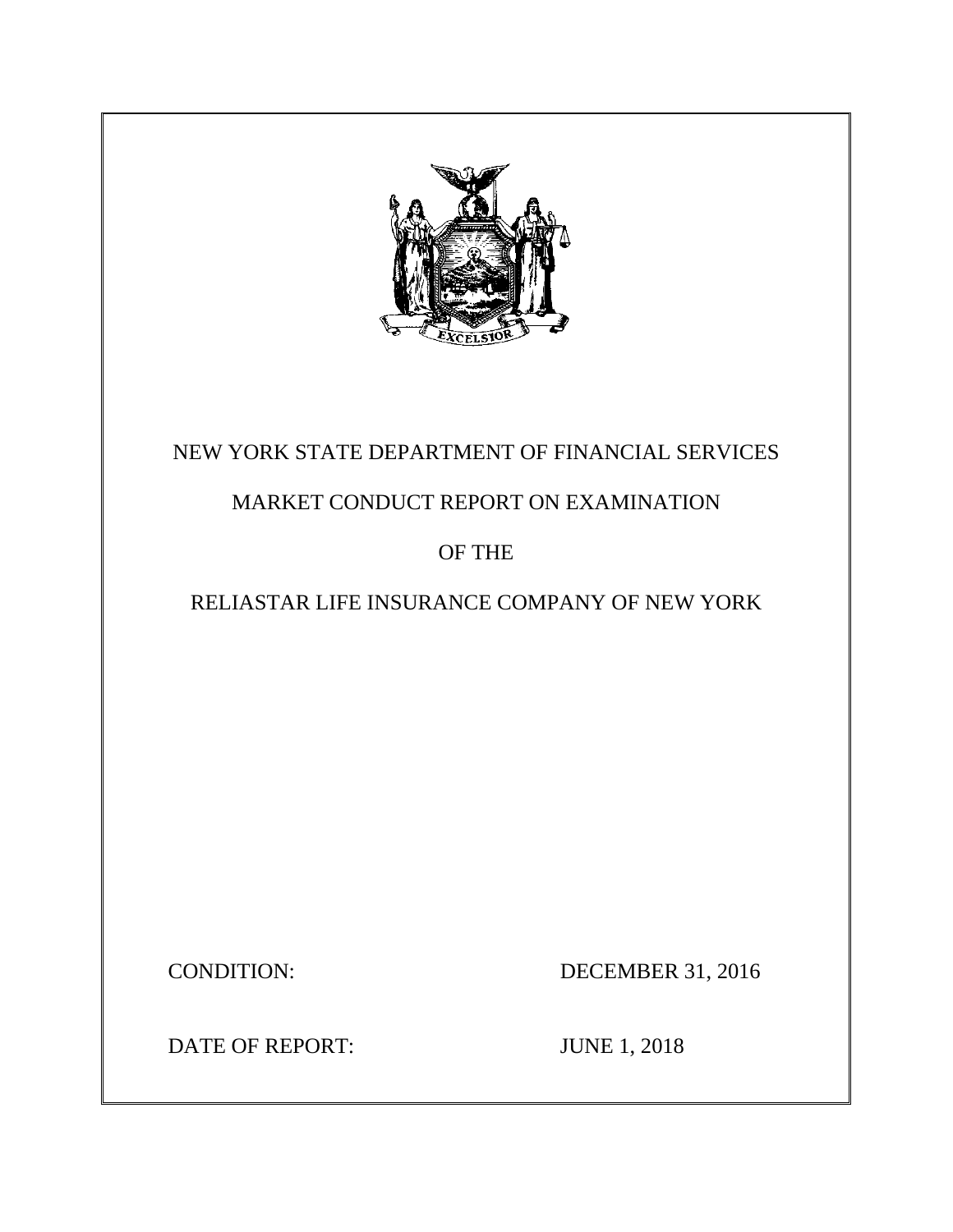### NEW YORK STATE DEPARTMENT OF FINANCIAL SERVICES

### MARKET CONDUCT REPORT ON EXAMINATION

OF THE

### RELIASTAR LIFE INSURANCE COMPANY OF NEW YORK

### AS OF

DECEMBER 31, 2016

DATE OF REPORT: JUNE 1, 2018

EXAMINER: DENISE SAUNDERS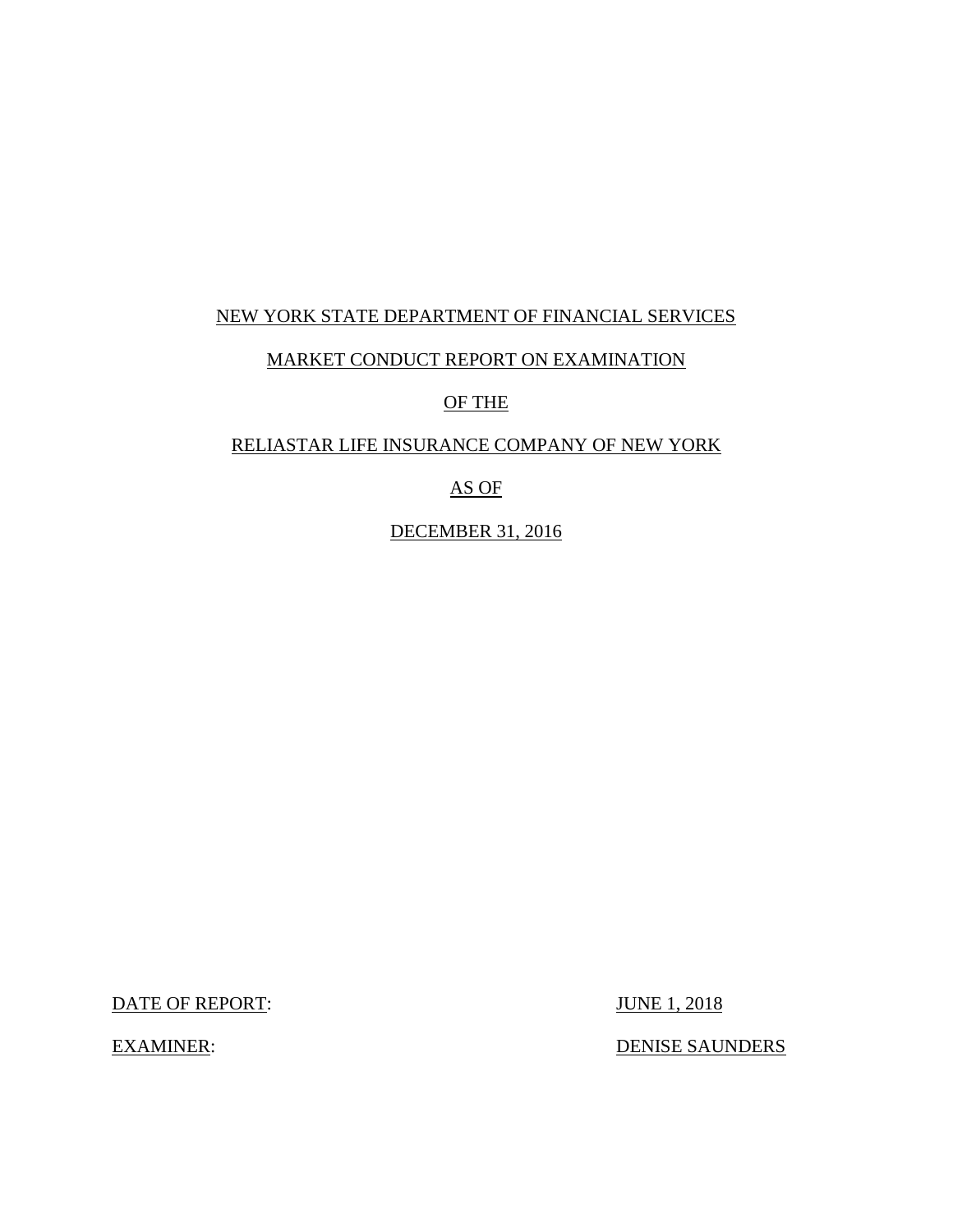# TABLE OF CONTENTS

| <b>ITEM</b> |                                     | PAGE NO. |
|-------------|-------------------------------------|----------|
| 1.          | Executive summary                   | 2        |
| 2.          | Scope of examination                | 3        |
| 3.          | <b>Description of Company</b>       | 4        |
|             | A. History                          | 4        |
|             | B. Territory and plan of operations | 7        |
| 4.          | Market conduct activities           | 8        |
|             | A. Advertising and sales activities | 8        |
|             | B. Underwriting and policy forms    | 10       |
|             | C. Treatment of policyholders       | 11       |
| 5.          | Summary and conclusions             | 12       |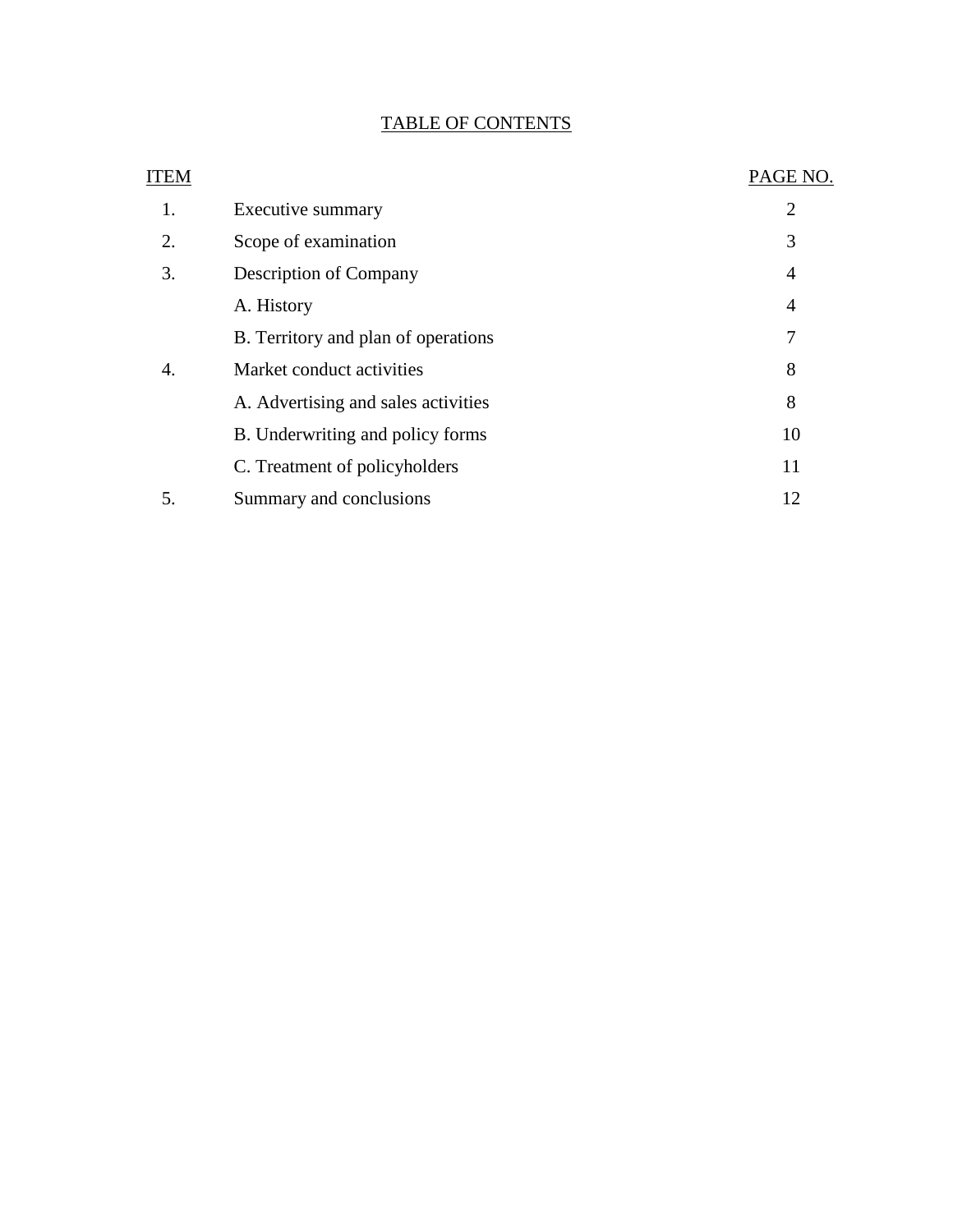

# NEW YORK STATE DEPARTMENT<sub>of</sub> FINANCIAL SERVICES

Andrew M. Cuomo Governor

Maria T. Vullo Superintendent

December 5, 2018

Honorable Maria T. Vullo Superintendent of Financial Services New York, New York 10004

#### Madam:

In accordance with instructions contained in Appointment No. 31675, dated October 10, 2017, and annexed hereto, an examination has been made into the condition and affairs of ReliaStar Life Insurance Company of New York, hereinafter referred to as "the Company," at its home office located at 1000 Woodbury Road, Suite 208, Woodbury, NY 11797.

Wherever "Department" appears in this report, it refers to the New York State Department of Financial Services.

The report indicating the results of this examination is respectfully submitted.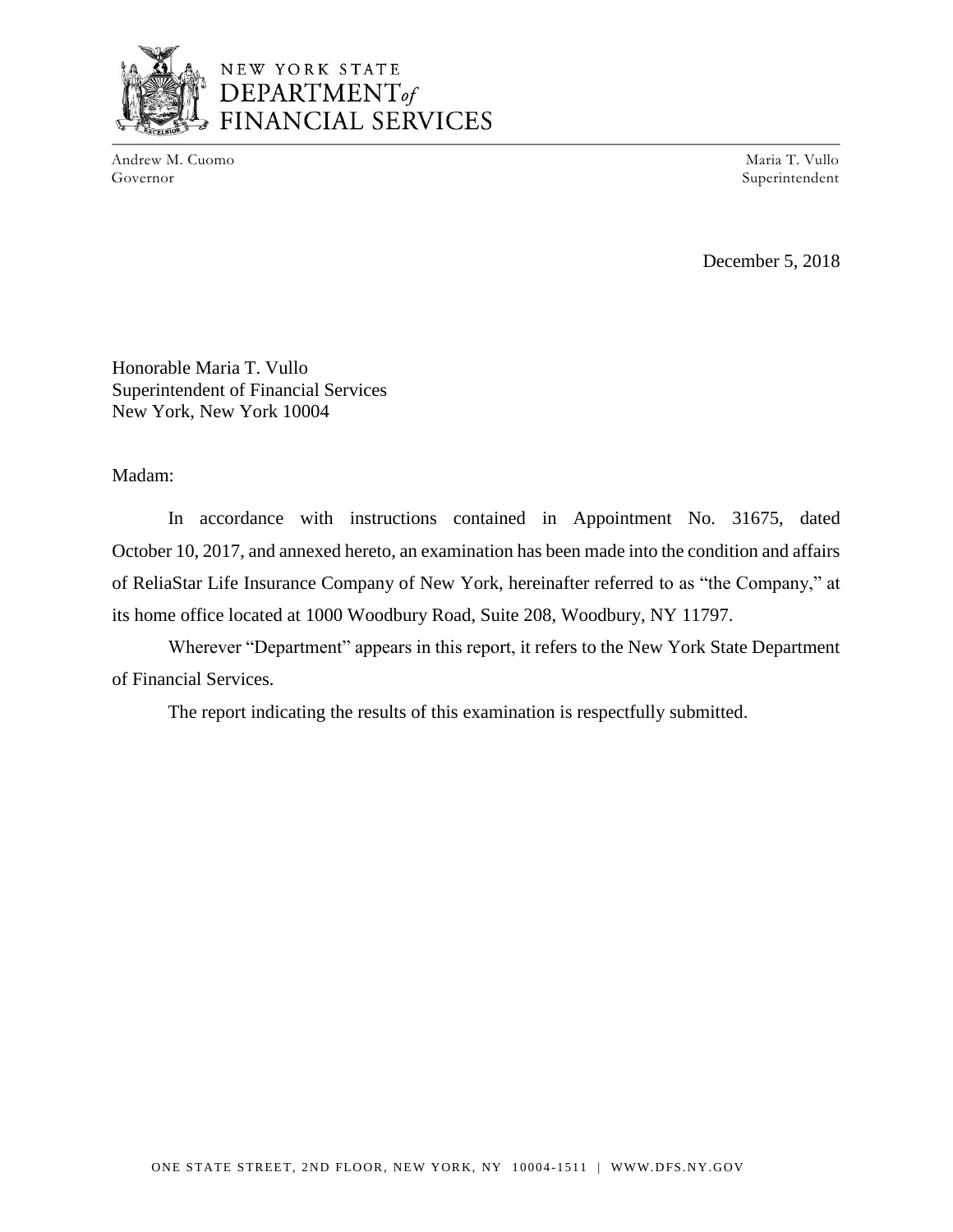#### 1. EXECUTIVE SUMMARY

The material violations contained in this report are summarized below:

- The Company violated Section 51.6(b)(4) of 11 NYCRR 51 (Insurance Regulation 60) by failing to examine and ascertain that the Disclosure Statement was accurate and met the requirements of the Insurance Law. (See Item, 4A of this report.)
- The Company violated Section 51.6(b)(9) of NYCRR 51 (Insurance Regulation 60) by failing to have the agent complete and submit a revised Disclosure Statement and an acknowledgement by the applicant of receipt of such Disclosure Statement, when the life insurance policy differed from the life insurance policy initially applied for. (See Item, 4A of this report.)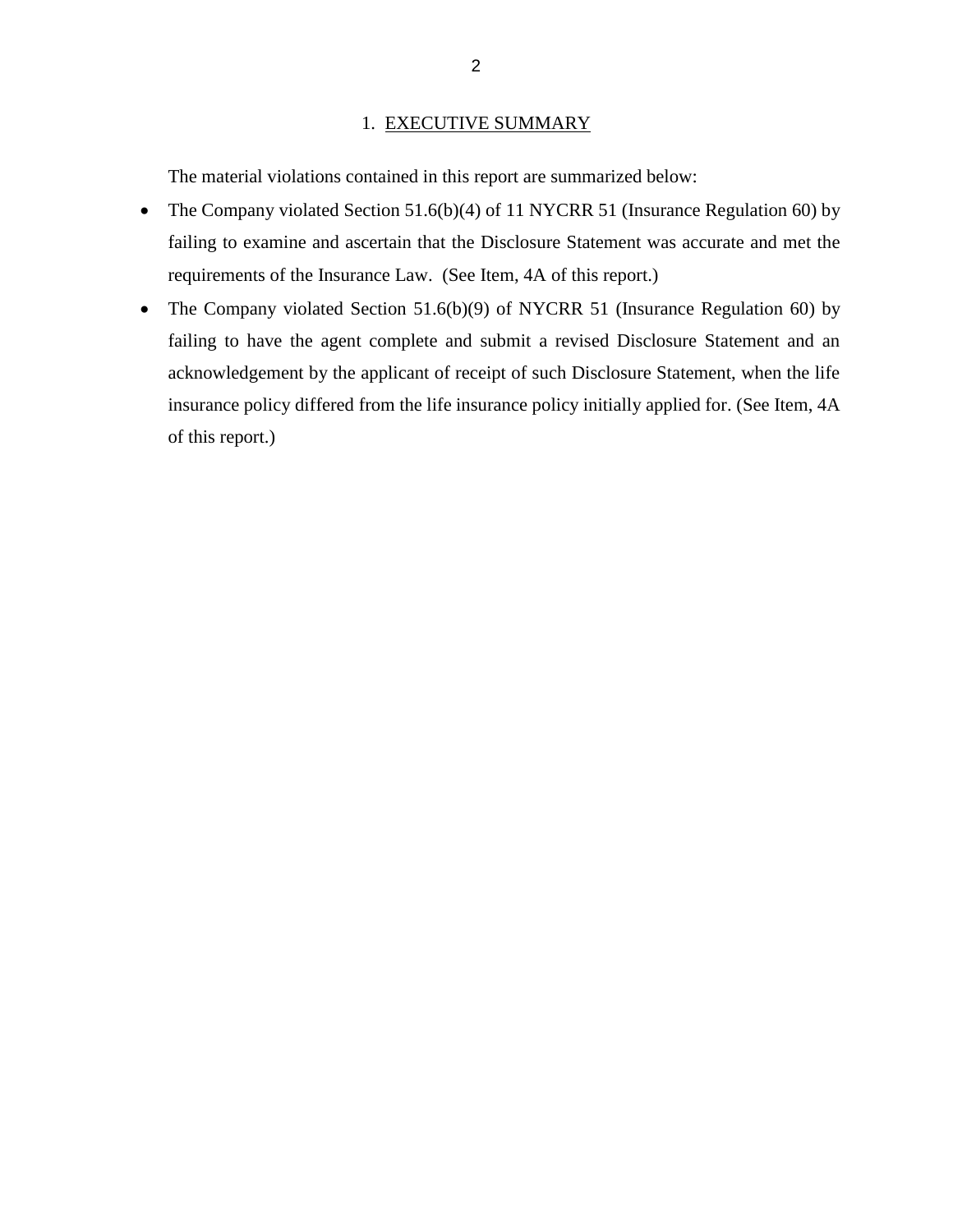#### 2. SCOPE OF EXAMINATION

The examination covers the four-year period from January 1, 2013, to December 31, 2016. As necessary, the examiner reviewed matters occurring subsequent to December 31, 2013 but prior to the date of this report (i.e., the completion date of the examination).

The examination comprised a review of market conduct activities and utilized the National Association of Insurance Commissioners' *Market Regulations Handbook* or such other examination procedures, as deemed appropriate, in such review.

This report on examination is confined to comments on matters which involve departure from laws, regulations or rules, or which require explanation or description.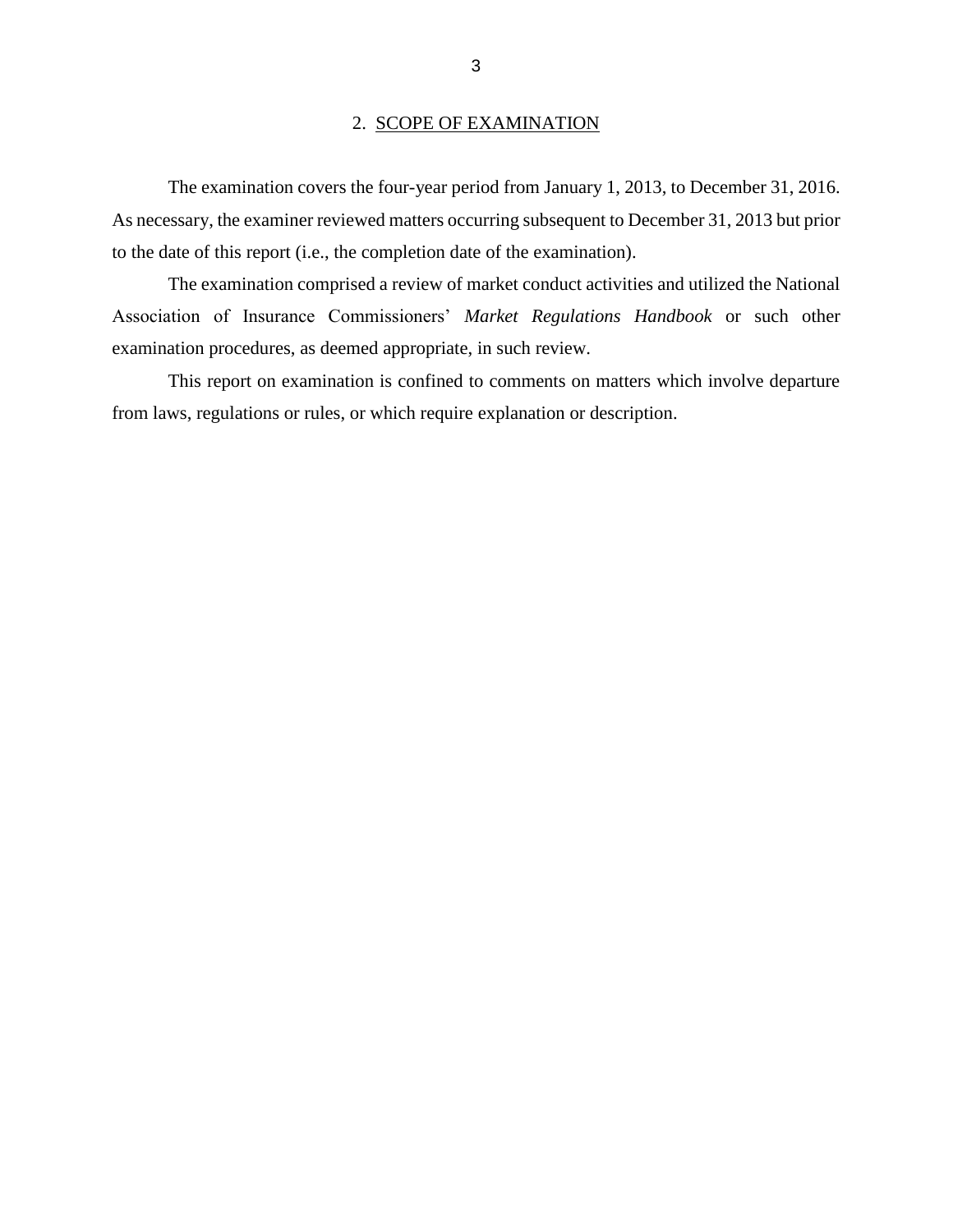#### 3. DESCRIPTION OF COMPANY

#### A. History

The Company was incorporated as a stock life insurance company on June 11, 1917, under the name The Morris Plan Insurance Society, and commenced business on September 18, 1917. The name was changed to Bankers Security Life Insurance Society ("Bankers") in July 1946. In 1962, through an exchange of securities, Bankers merged with Postal Life Insurance Company of New York. In 1971, also by an exchange of securities, the Congressional Life Insurance Company merged into Bankers.

On January 17, 1995, ReliaStar Financial Corporation ("RFC"), the parent of ReliaStar Life Insurance Company ("RLIC"), acquired USLICO Corporation, the then ultimate parent of Bankers, through an exchange of stock. RFC became Bankers ultimate parent. As a condition to the approval of the acquisition by the Department, RLIC agreed to merge another one of its New York subsidiaries, North Atlantic Life Insurance Company of America, with and into Bankers. The merger became effective on December 28, 1995. On August 19, 1996, Bankers changed its name to ReliaStar Bankers Security Life Insurance Company.

On July 1, 1997, through an exchange of securities, Security-Connecticut Corporation ("SCC") merged into RFC. SCC owned Security-Connecticut Life Insurance Company which, in turn, owned Lincoln Security Life Insurance Company ("Lincoln Security"), a domestic stock life insurer. On January 1, 1998, the Company merged into Lincoln Security and changed its name to its present name.

On September 1, 2000, ING AIH acquired RFC. On April 1, 2002, First Golden America Life Insurance Company, a then affiliate of the Company, merged into the Company, and on December 31, 2002, RFC merged into Lion Connecticut Holdings, Inc. ("Lion"), a Connecticut holding and management company which then became the parent of RLIC within ING AIH.

Following the global financial crisis in 2008, ING Groep N.V. ("ING"), the parent of ING AIH, requested state aid from the Dutch government in November 2008 and again in March 2009. On October 26, 2009, ING submitted a restructuring plan (the "2009 Restructuring Plan") to the European Commission (the "EC") to receive approval for the state aid granted to it by the Kingdom of the Netherlands (the "Netherlands").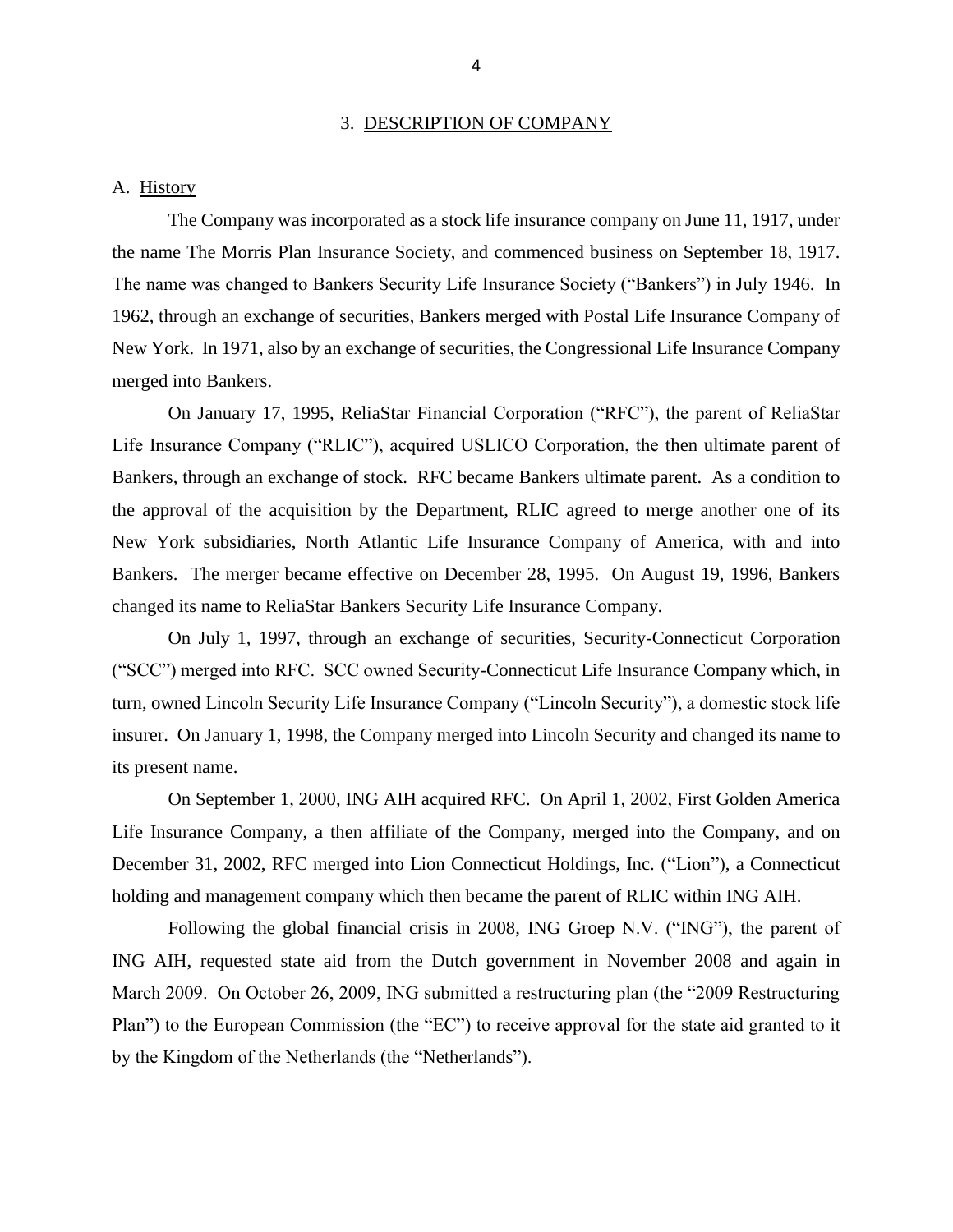In November 2009, the 2009 Restructuring Plan received formal approval from the EC and the separation of insurance and banking operations and other components of the 2009 Restructuring Plan were approved by ING's shareholders. As a condition to receiving approval for this state aid, ING was required to divest its global insurance and investment management businesses, including the Company. Subsequent challenges to ING by the EC resulted in an amended restructuring plan (the "2012 Amended Restructuring Plan") that was agreed to on November 19, 2012. Pursuant to the 2012 Amended Restructuring Plan, ING was required to divest at least 25% of its U.S. insurance and investment businesses, including the Company, by December 31, 2013; more than 50% of its U.S. insurance and investment businesses, including the Company, by December 31, 2014; and 100% of its U.S. insurance and investment businesses, including the Company, by December 31, 2016.

On June 14, 2012, ING AIH was renamed ING U.S., Inc. and was still 100% owned by ING, a global financial services company based in the Netherlands. On May 7, 2013, and May 31, 2013, ING U.S., Inc. completed its initial public offering and the sale of its common stock to ING Insurance International B.V. ("ING International"), an indirect wholly owned subsidiary of ING, and the parent of ING U.S., Inc. On September 30, 2013, ING International transferred all its shares of ING U.S., Inc. common stock to ING. On October 29, 2013, ING completed the sale of common stock of ING U.S., Inc. in a registered public offering, reducing ING's ownership of ING U.S., Inc. to 57%.

On November 6, 2013, ING announced that the EC approved amendments to the 2012 amended restructuring plan (the "2013 Amended Restructuring Plan"). The 2013 Amended Restructuring Plan did not amend any commitment applicable or relevant to ING U.S., Inc. If ING does not divest the U.S. insurance and investment management businesses timely, or if ING failed to substantially comply with the 2012 Restructuring Plan, the Netherlands will re-notify the recapitalization measures to the EC. In such a case, the EC may require additional restructuring measures or take enforcement actions against ING, or at the request of ING and the Netherlands, allow ING more time to complete the divestment.

On March 25, 2014, ING completed another sale of common stock of ING U.S., Inc. in a registered public offering. Simultaneously, and pursuant to the terms of a share repurchase agreement between ING and ING U.S., Inc., ING U.S., Inc. repurchased 7,255,853 shares of ING U.S., Inc.'s common stock from ING (the "Direct Share Buyback"). Upon completion of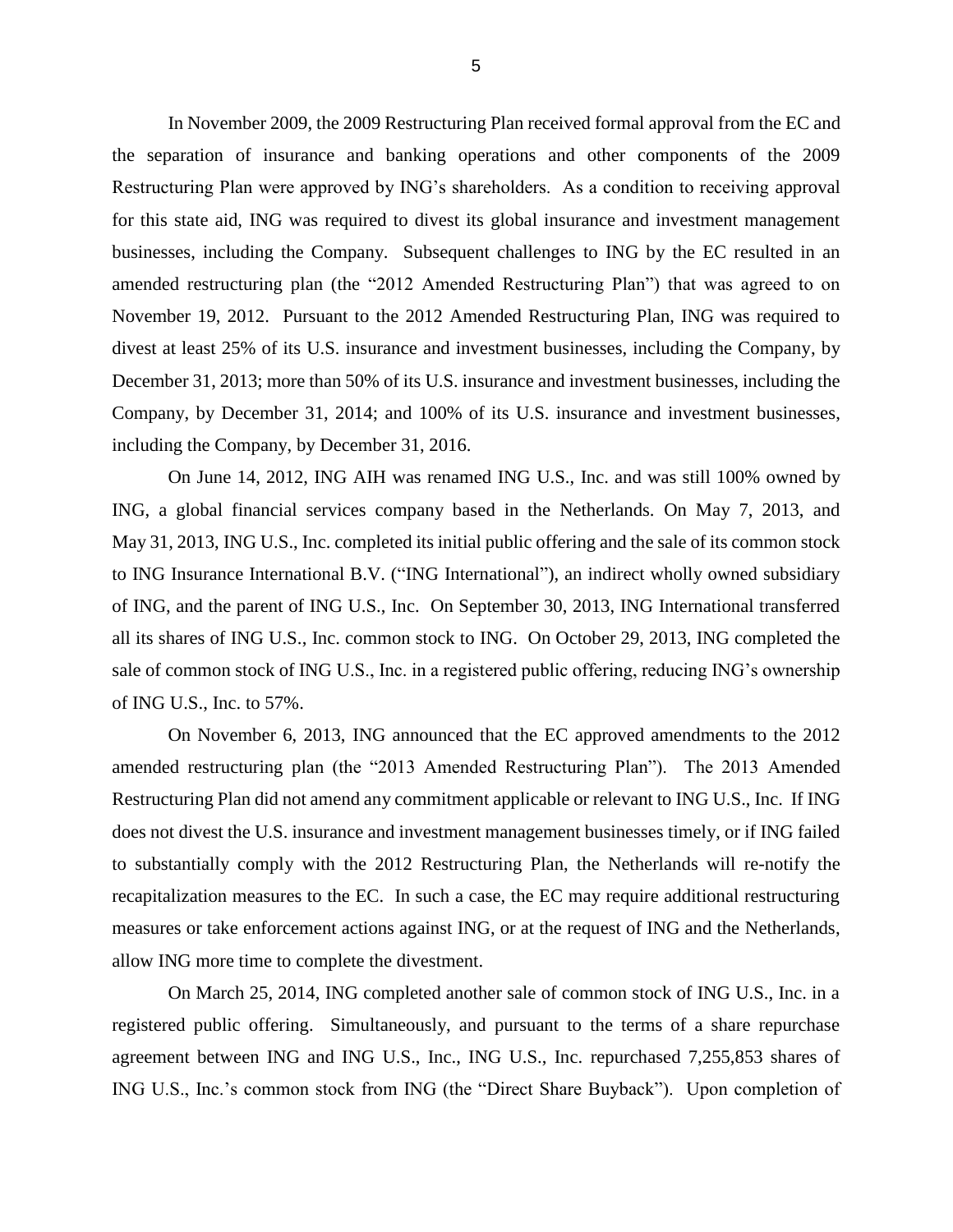these transactions—the stock offering and the Direct Share Buyback—ING's ownership of ING U.S., Inc. was reduced to 43%. The divestment of more than 50% of the U.S. insurance and investment management businesses, including the Company, is measured in terms of the divestment of over 50% of the shares of common stock of ING U.S., Inc.; the loss of the majority of ING's members on ING U.S., Inc.'s board of directors; and the accounting deconsolidation of ING U.S., Inc., in line with the International Financial Reporting Standards.

Effective April 7, 2014, ING U.S., Inc. changed its name to Voya Financial, Inc. ("Voya"), and on September 1, 2014, Lion changed its name to Voya Holdings Inc. ("Voya Holdings").

On September 8, 2014, November 18, 2014, and March 9, 2015, ING completed the sale of 22,277,993; 30,030,013, and 32,018,100 shares of Voya's common stock, respectively, in registered public offerings. Upon completion of the March 9, 2015, transaction: (i) ING no longer owned shares of Voya's common stock and was no longer an affiliate of, or the ultimate controlling entity of the Company; and (ii) Voya became the ultimate controlling entity of the Company.

On December 20, 2017, Voya entered into a master transaction agreement (the "MTA") with VA Capital Company LLC ("VA Capital"), a newly formed Delaware limited liability company, and Athene Holding Ltd., a Bermuda limited company, pursuant to which Venerable Holdings, Inc., a wholly owned subsidiary of VA Capital, will acquire all shares of capital stock of Voya Insurance and Annuity Company ("VIAC"), an Iowa domiciled life insurer and an affiliate of the Company; and Directed Services LLC, a broker-dealer affiliate of the Company. In connection with the MTA, Venerable Holdings, Inc. and the other applicants have filed Form A with the Iowa Division of Insurance and is currently under review.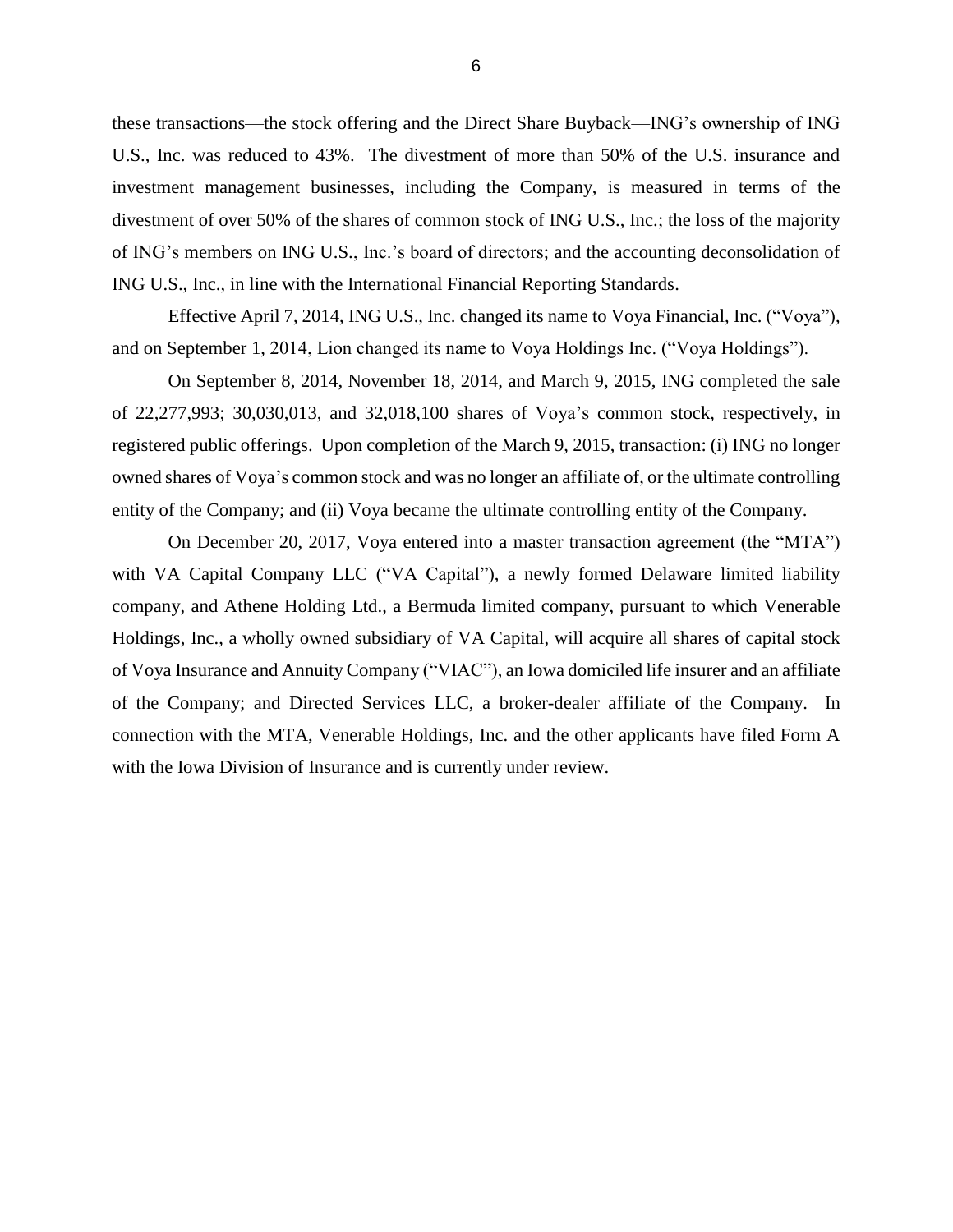### B. Territory and Plan of Operation

The Company is authorized to write life insurance, annuities and accident and health insurance as defined in paragraphs 1, 2 and 3 of Section 1113(a) of the New York Insurance Law.

The Company is licensed to transact business in all states and the District of Columbia. In 2016, 69.8% of life premiums, 88.8% of annuity considerations, and 48.4% of accident and health premiums were received from New York.

The Company principally provides life insurance and related financial services products, including individual life, fixed annuities, group life, and group accident and health products. The Company's individual life insurance products include term, universal life and second-to-die universal life; fixed annuities include a deferred fixed annuity; group life insurance products include term life, whole life, and universal life products; and group accident and health insurance include medical stop loss, short-term disability income coverage, and specific disease insurance products. Effective December 31, 2016, the Company stopped offering individual term life insurance.

The Company's individual life insurance products are distributed through independent general agents and independent managing directors; fixed annuities are distributed through banks, broker-dealers, and independent producers, including national marketing organizations; and group life and accident and health insurance products are distributed through general agents, national and regional brokers, and benefit consultants, primarily to employers and their employees through payroll deduction.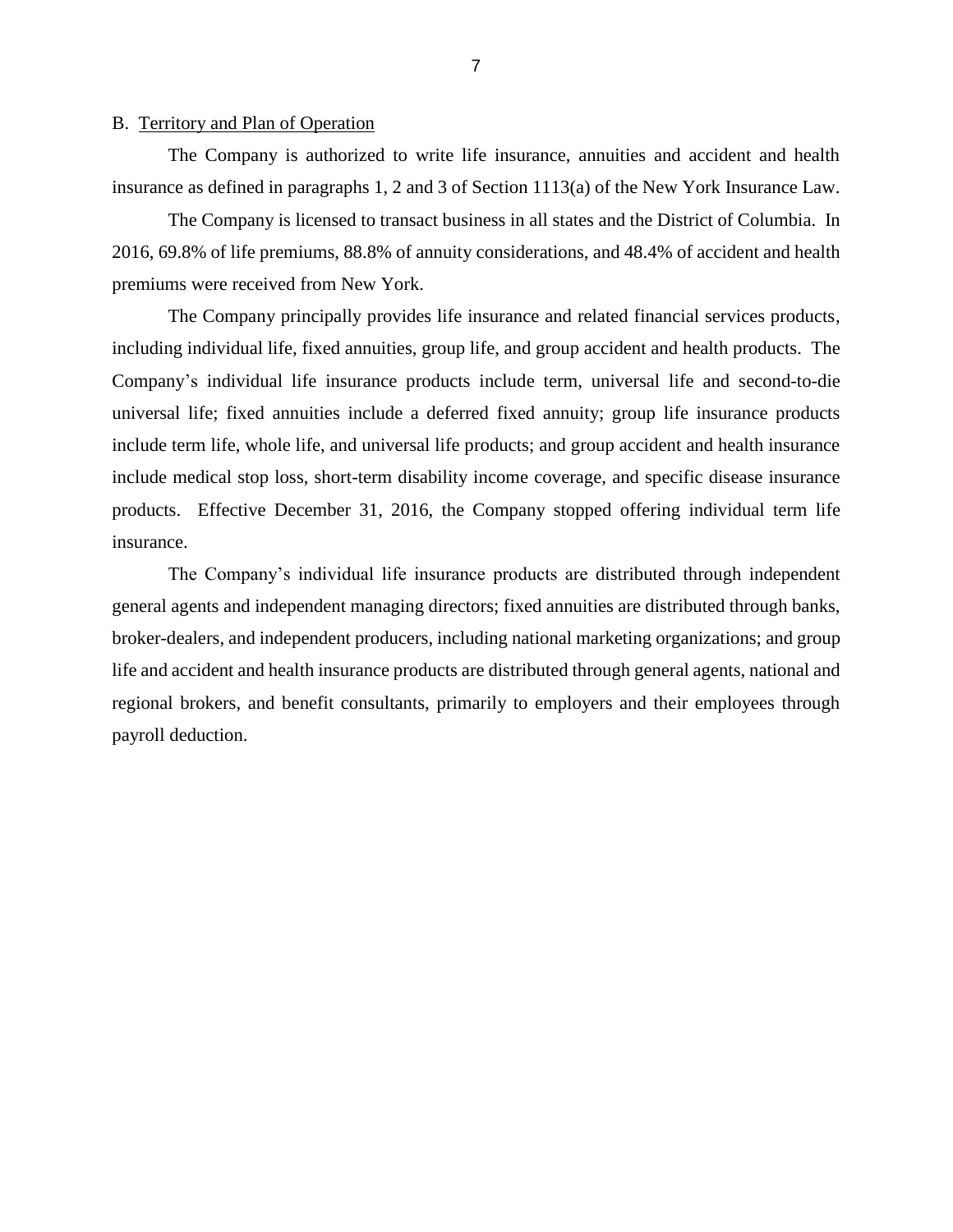#### 4. MARKET CONDUCT ACTIVITIES

The examiner reviewed various elements of the Company's market conduct activities affecting policyholders, claimants, and beneficiaries to determine compliance with applicable statutes, regulations, and the operating rules of the Company.

#### A. Advertising and Sales Activities

The examiner reviewed a sample of the Company's advertising files including agent bulletins, solicitations and the replacements of insurance policies. No exceptions were noted with respect to the advertising files.

Section 51.6(b) of 11 NYCRR 51 (Insurance Regulation 60) states, in part:

"Where a replacement has occurred, or is likely to occur, the insurer replacing the life insurance policy or annuity contract shall:

(4) examine the sales material, including any proposal, used in the sale of the life insurance policy or annuity contract, and the "Disclosure Statement", and ascertain that they are accurate and meet the requirements of the Insurance Law and regulations . . .

(9) In the event the life insurance policy or annuity contract issued differs from the life insurance policy or annuity contract applied for, ensure that the requirements of this Part are met with respect to the information relating to the life insurance policy or annuity contract as issued, including but not limited to the revised "Disclosed Statement" any revised or additional sales material used and acknowledgement by the applicant of receipt of such revised material."

Office of General Counsel opinion issued July 31, 2003, advises:

"Under the circumstances surrounding the sale of sophisticated products, where the fees and charges may be a significant factor in a determination by a client to purchase a product, and possibly replace another product; the illustration of applicable fees and charges could be an essential element in the Regulation 60 disclosure. In addition, the Securities & Exchange Commission commented, when this Department was revising Regulation 60 in 1997, that it regarded the illustration of applicable fees and charges desirable so that the insured could ascertain that the applicable fees and charges were not excessive. The Department is aware that the Disclosure Statements established by the Superintendent of Insurance, N.Y. Comp. R. & Regs. tit. 11, Appendices 10A and 10B, do not specifically provide space for information concerning any applicable charges and fees. The Disclosure Statements do, however, contain a space for remarks, which may be utilized by the agent to describe applicable charges and fees."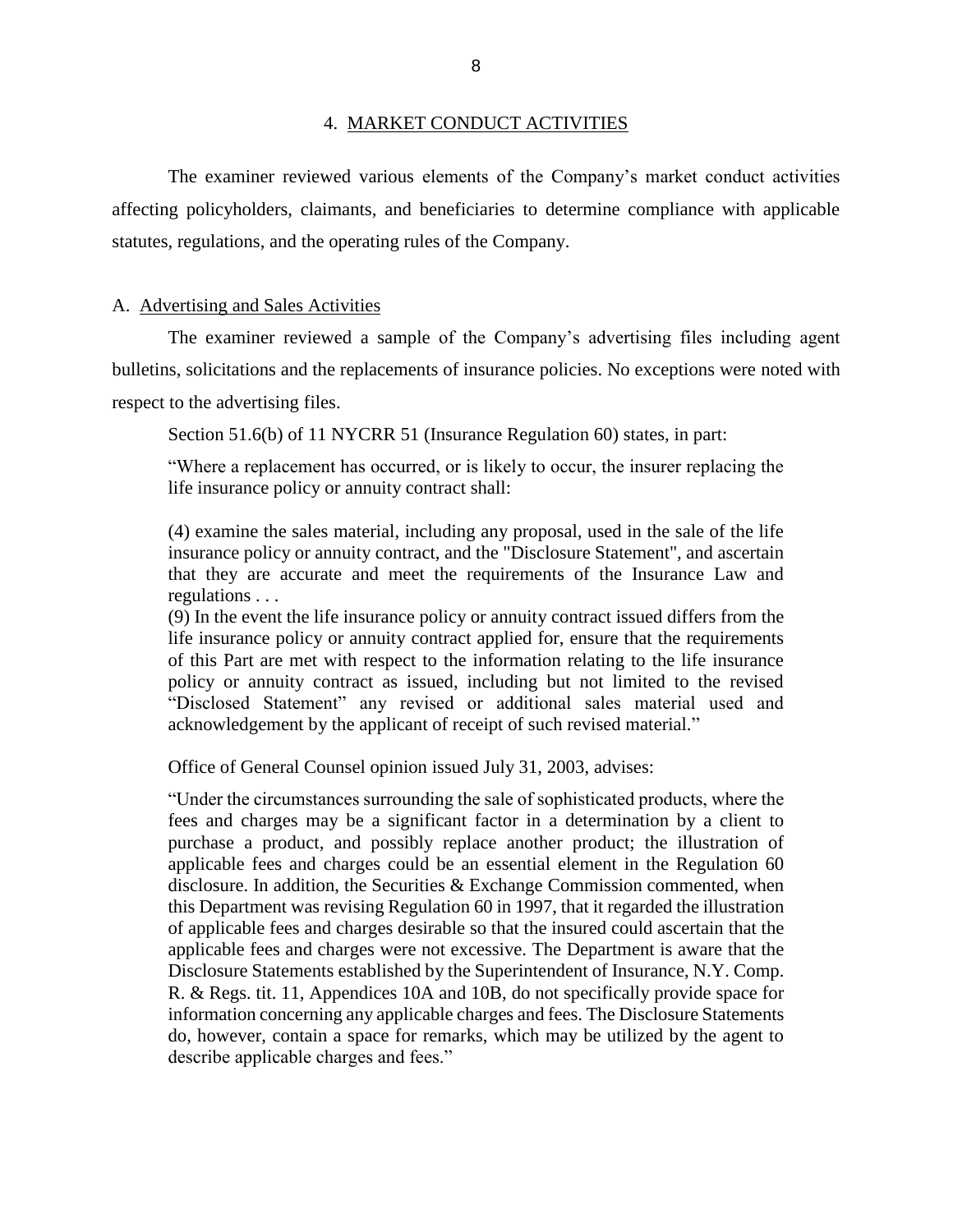The examiner reviewed a sample of 19 internal life replacements that comprised 1 universal life and 18 term life policies and noted the following:

In 11 out of 18 (61%) internal term and 1 of 1 (100%) internal universal life replacement transactions reviewed, the agent completed and submitted a revised Disclosure Statement where the premium amount differed from the premium amount presented when the life insurance replacement was initially submitted. In 6 out of 18 (33%) and 1 out of 1 (100%) replacements, the difference in premium resulted in an average decrease of approximately \$268.45, and in 5 out of 18 (28%) replacements, the difference in premium resulted in an average increase of approximately \$852.19. As a result of underwriting, the revised premium was reflected as a crossed-out item on the original Disclosure Statement which was initialed by the applicant but not dated. A revised Disclosure Statement should have been provided to the applicant for signature and date indicating that the applicant acknowledged and received the revised Disclosure Statement.

In 1 out of 18 (6%) internal term replacement transactions reviewed, it was stated in the Agent's Statement that the premiums on the proposed policy is lower than the premiums on the replaced policy. This statement is incorrect because the premium on the replacing policy was higher after underwriting; therefore, this inaccuracy can affect the applicant's decision in this replacement transaction.

The examiner reviewed a sample of 51 external life replacements that comprised of 8 universal life and 43 term life replacements and noted the following:

In 7 of 8 (88%) external universal life replacement transactions reviewed, the Company failed to disclose to the applicant that a 5% to 8% upfront premium charge would be imposed against the gross premiums remitted to the company.

In 1 out of 8 (12%) external universal life replacement transactions reviewed, the agent failed to state that there will be \$0 net death benefit available at age 65 under the guaranteed rate on the proposed policy; therefore, this omission in the comparison can affect the applicant's decision in this replacement transaction.

In 3 of 43 (7%) external term replacement transactions reviewed, it was stated in the Agent's or Broker Statement that the premiums on the replacing policy is lower than the premiums on the replaced policy. The statement is incorrect because the premium on the replacing policy was higher after underwriting; therefore, this inaccuracy can affect the applicant's decision in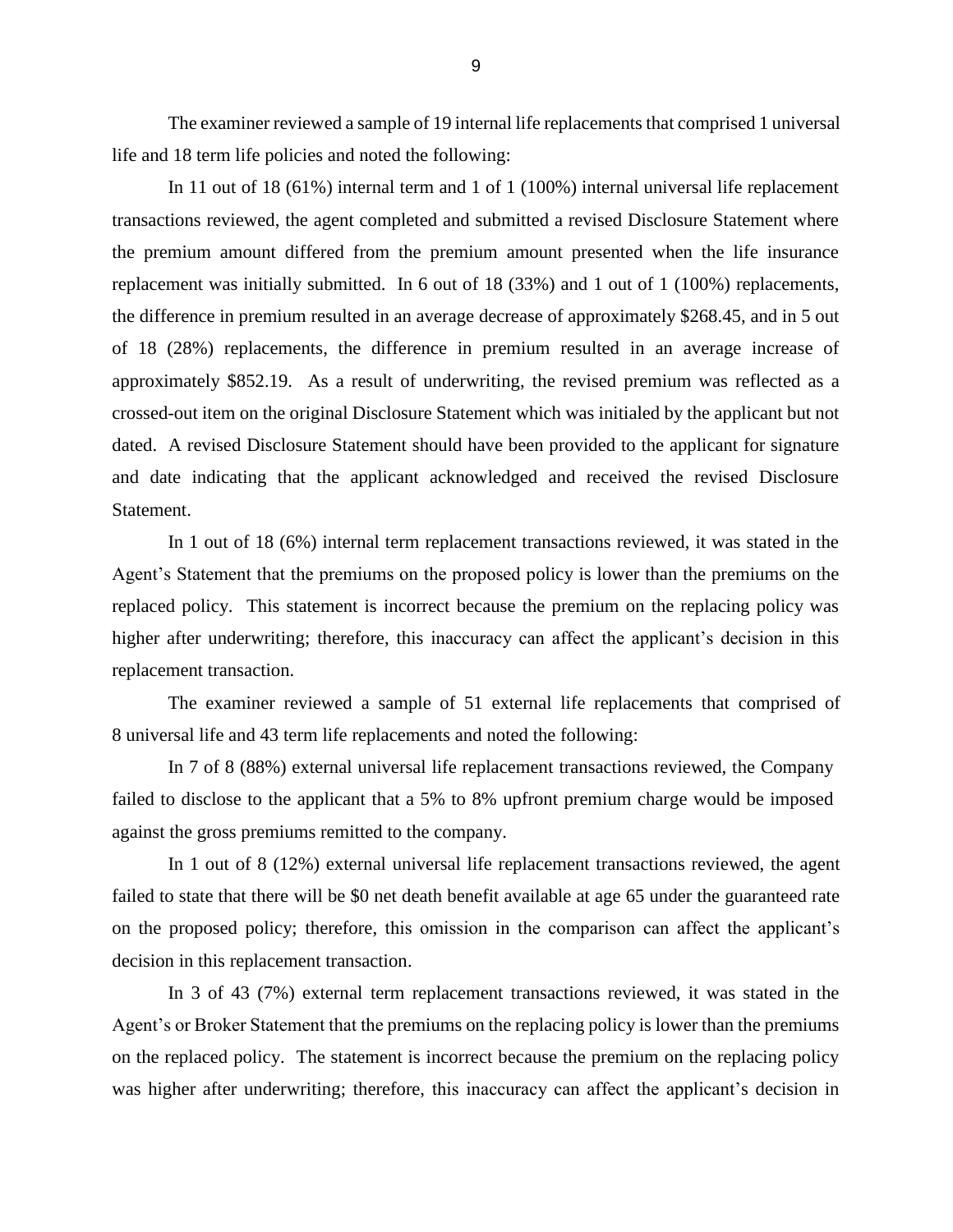replacing the policy. A revised Disclosure Statement should have been provided to the applicant for signature and date indicating that the applicant acknowledged and received the revised Disclosure Statement.

In 27 of 43 (63%) external term and 3 of 8 (13%) universal life replacement files reviewed, the agent completed and submitted a revised Disclosure Statement where the premium amount differed from the premium amount presented when the life insurance replacement was initially submitted. In 17 out of 43 (40 %) external term and 1 of 18 (13%) universal life replacements files reviewed, the difference in premium resulted in an average increase of approximately \$1,305.00. In 10 of 43 (23%) external term and 2 of 8 (25%) universal life replacement files reviewed, the difference in premium resulted in an average decrease of approximately \$272.02. As a result of underwriting, the revised premium was reflected as a crossed-out item on the original Disclosure Statement. A revised Disclosure Statement should have been provided to the applicant for signature and date indicating that the applicant acknowledged and received the revised Disclosure Statement.

The Company violated Section 51.6(b)(4) of 11 NYCRR 51 (Insurance Regulation 60) by failing to examine and ascertain that the Disclosure Statement was accurate and met the requirements of Regulation 60.

The Company violated Section 51.6(b)(9) of 11 NYCRR 51 (Insurance Regulation 60) by failing to have the agent complete and submit a revised Disclosure Statement and obtain a signed acknowledgement by the applicant of receipt of such revised Disclosure Statement, when the life insurance policy differed from the life insurance policy initially applied for.

#### B. Underwriting and Policy Forms

The examiner reviewed a sample of new underwriting files, both issued and declined, and the applicable policy forms.

Based on the sample reviewed, no significant underwriting or policy form findings were noted.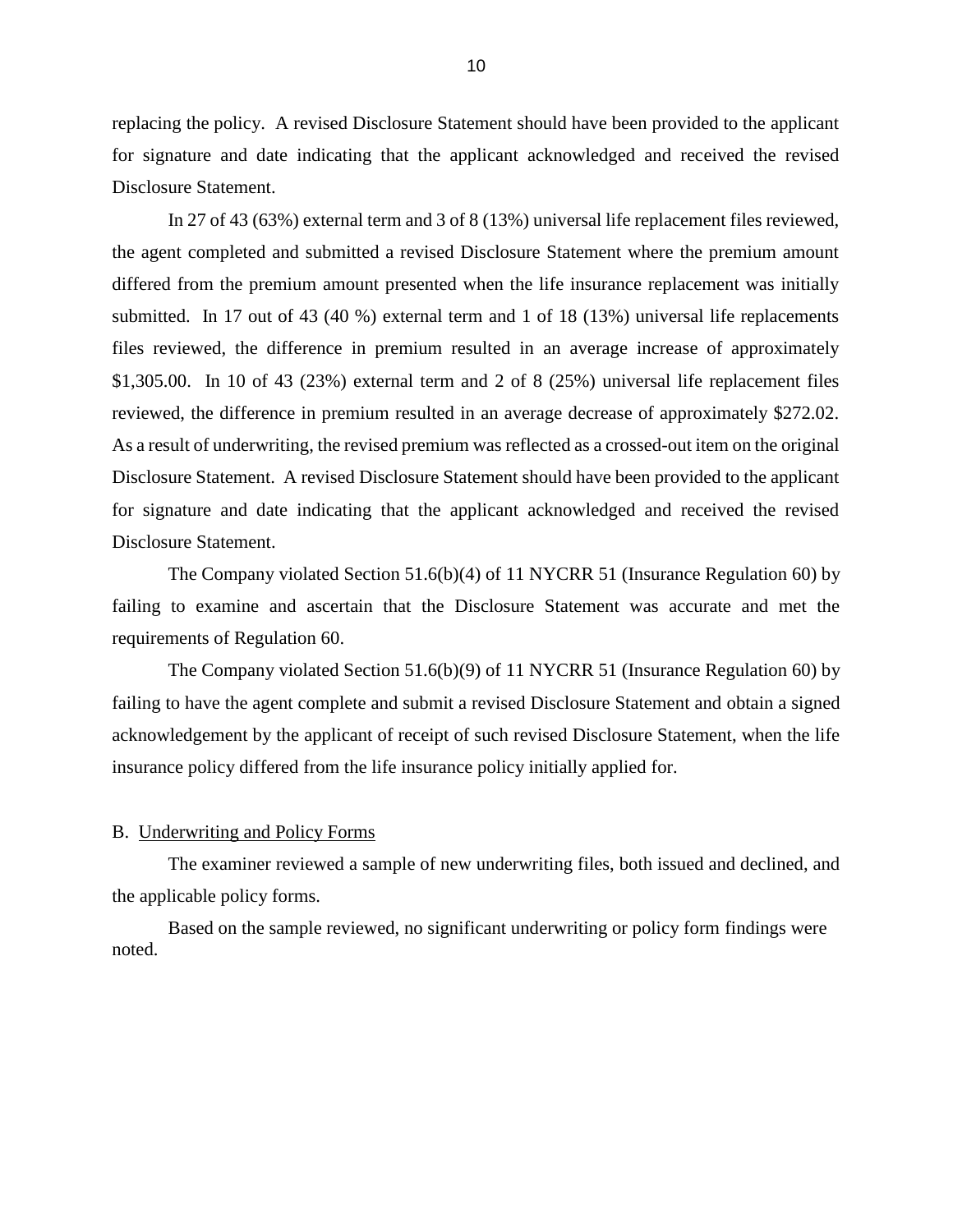## C. Treatment of Policyholders

The examiner reviewed a sample of various types of claims, surrenders, changes, and lapses. The examiner also reviewed the various controls involved, checked the accuracy of the computations, and traced the accounting data to the books of account.

Based upon the sample reviewed, no significant findings were noted.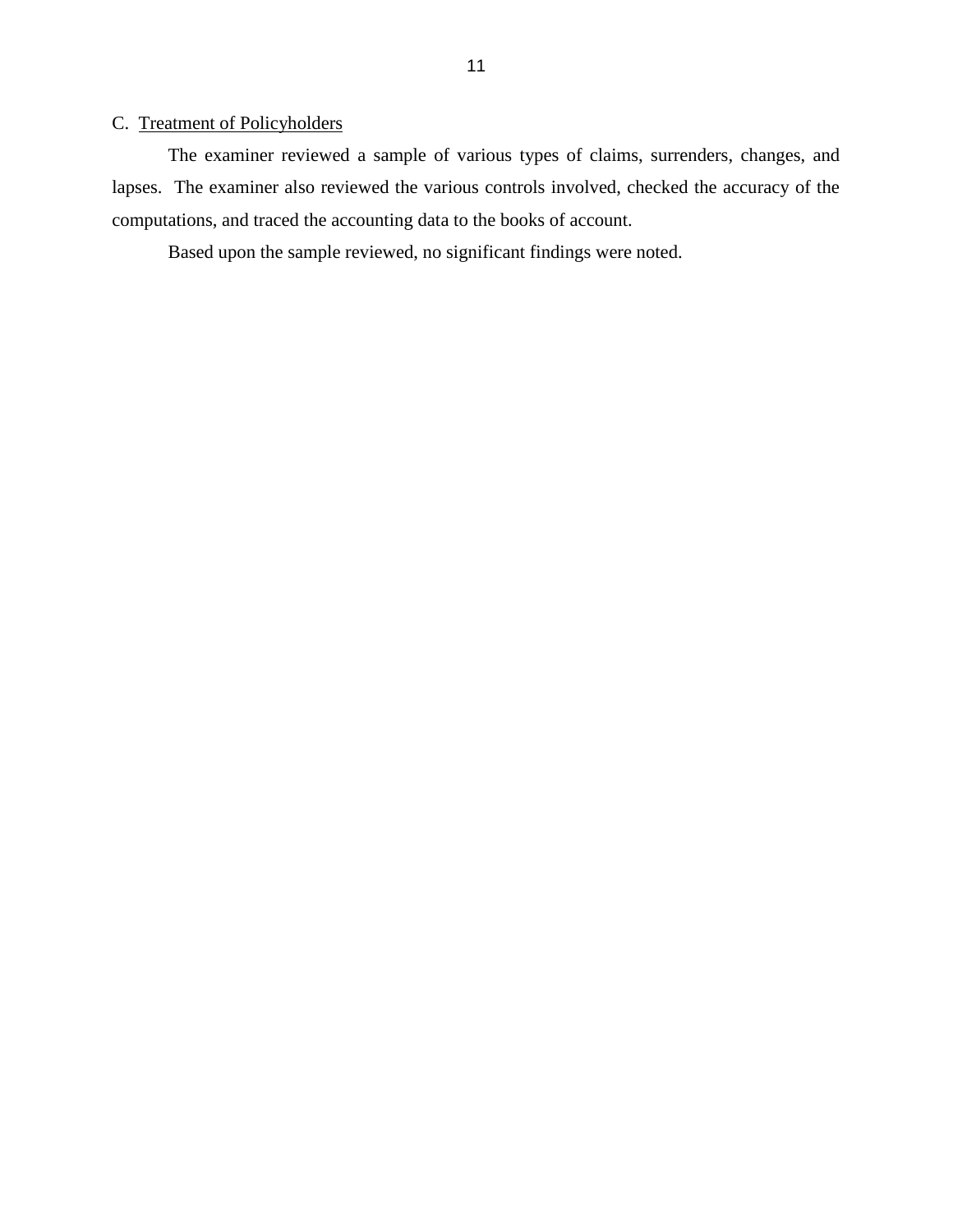# 5. SUMMARY AND CONCLUSIONS

Following are the violations contained in this report:

| Item | Description                                                                                                                                                                                                                                                                                                                                                                         | Page No(s). |
|------|-------------------------------------------------------------------------------------------------------------------------------------------------------------------------------------------------------------------------------------------------------------------------------------------------------------------------------------------------------------------------------------|-------------|
| A    | The Company violated Section $51.6(b)(4)$ of 11 NYCRR 51<br>(Insurance Regulation 60) by failing to examine and ascertain that<br>the Disclosure Statement was accurate and met the requirements of<br>Regulation 60.                                                                                                                                                               | 10          |
| B    | The Company violated Section 51.6(b)(9) of 11 NYCRR 51<br>(Insurance Regulation 60) by failing to have the agent complete<br>and submit a revised Disclosure Statement and obtain a signed<br>acknowledgement by the applicant of receipt of such revised<br>Disclosure Statement, when the life insurance policy differed from<br>the life insurance policy initially applied for. | 10          |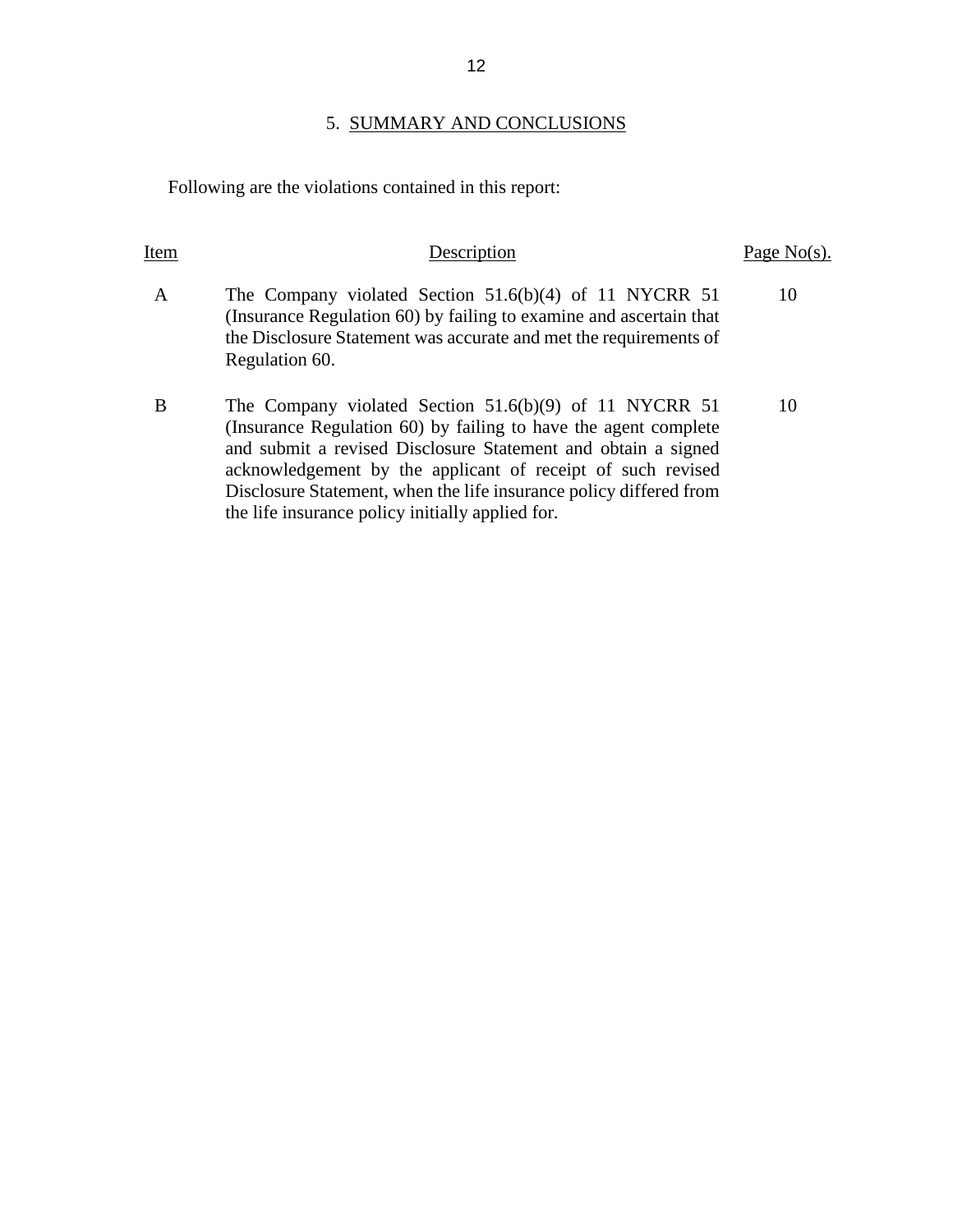Respectfully submitted,

 $\sqrt{s}$ /

Denise Saunders Senior Insurance Examiner

# STATE OF NEW YORK ) )SS: COUNTY OF NEW YORK )

Denise Saunders, being duly sworn, deposes and says that the foregoing report, subscribed by her is true to the best of her knowledge and belief.

 $\sqrt{s}$ /

Denise Saunders

Subscribed and sworn to before me

this day of